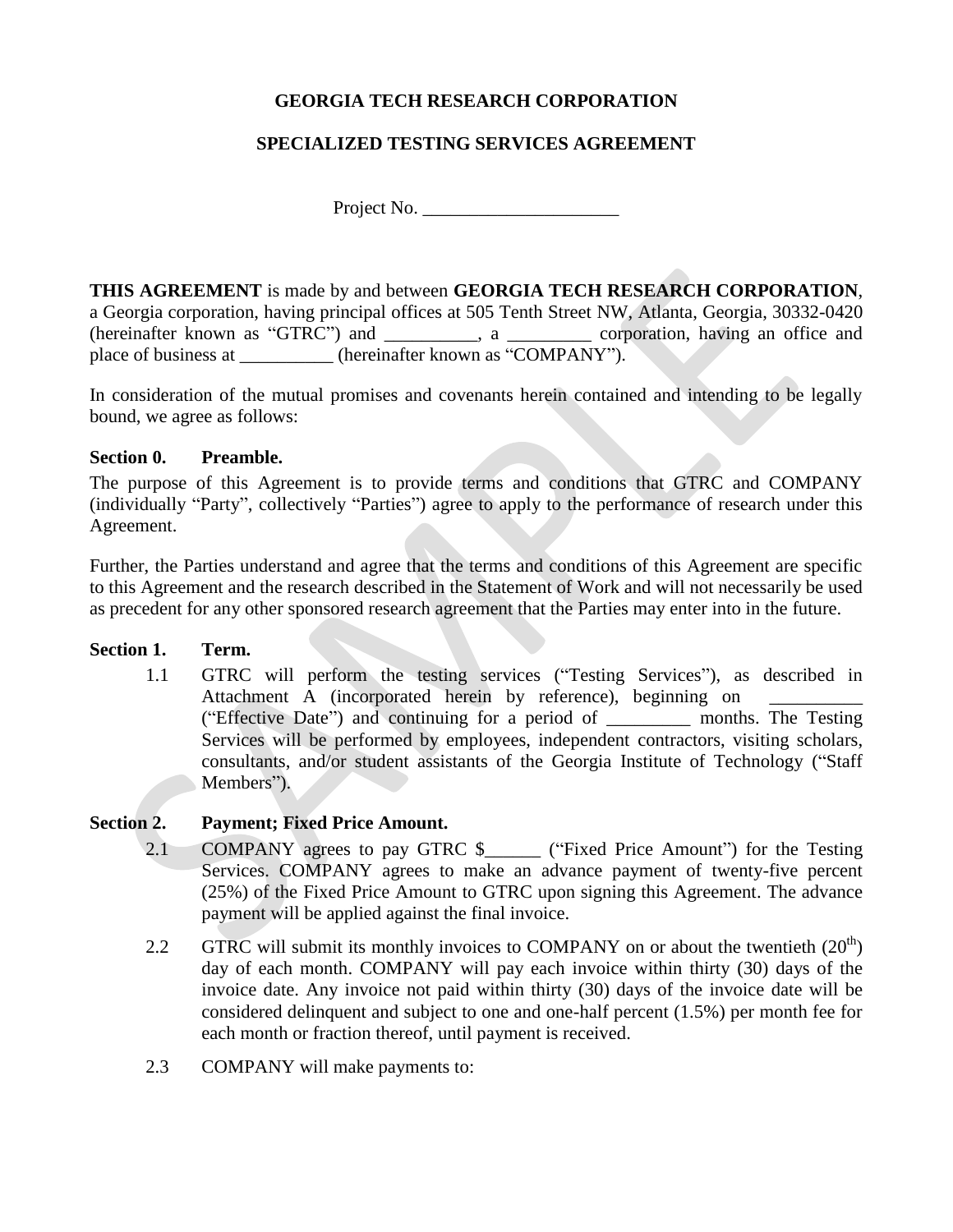## GEORGIA TECH RESEARCH CORPORATION P.O. Box 100117 Atlanta, GA 30384-0117

*For electronic payments:* Georgia Tech Research Corporation c/o Bank of America 600 Peachtree Street NE Atlanta, GA 30308 Account No. 0100825661 ABA No. 061000052

2.3 GTRC may choose to discontinue performance of the Testing Services if COMPANY fails to pay any GTRC invoice within the time specified in Section 2.

## **Section 3. Reports.**

3.1 GTRC will provide COMPANY a final report summarizing the results of the Testing Services ("Final Report").

#### **Section 4. Publicity.**

4.1 Each Party agrees not to authorize or commission the publication of any promotional materials containing any reference to the other Party without the prior written approval of the other Party, provided however that GTRC and the Georgia Institute of Technology ("GIT") may include COMPANY's name and project title in listings of research sponsors. The provisions of this Section shall survive termination of this Agreement.

#### **Section 5. Intellectual Property.**

- 5.1 GTRC hereby grants to COMPANY the right, title, and interest to the data or test results generated during the performance of the Testing Services and contained in the Final Report.
- 5.2 Title to all other intellectual property developed by Staff Members, including without limitation any inventions and discoveries conceived or first reduced to practice, all computer software, works, and material developed in the course of performance of the Testing Services, whether or not protectable by patent or copyright, will reside in GTRC.
- 5.3 Subject to Section 7 hereunder and notwithstanding anything to the contrary contained herein, COMPANY hereby grants to GTRC and GTRC reserves for itself and GIT an irrevocable, fully paid-up, worldwide, non-exclusive, royalty-free license in and to the data and test results developed hereunder for educational and research and development purposes, whether alone or with a third party.

#### **Section 6. Publication.**

6.1 GTRC and GIT may catalog and place reports of the Testing Services in the GIT Library as to ensure that such results are available to the interested public, and they may issue publications based on the Testing Services and use any results non-proprietary to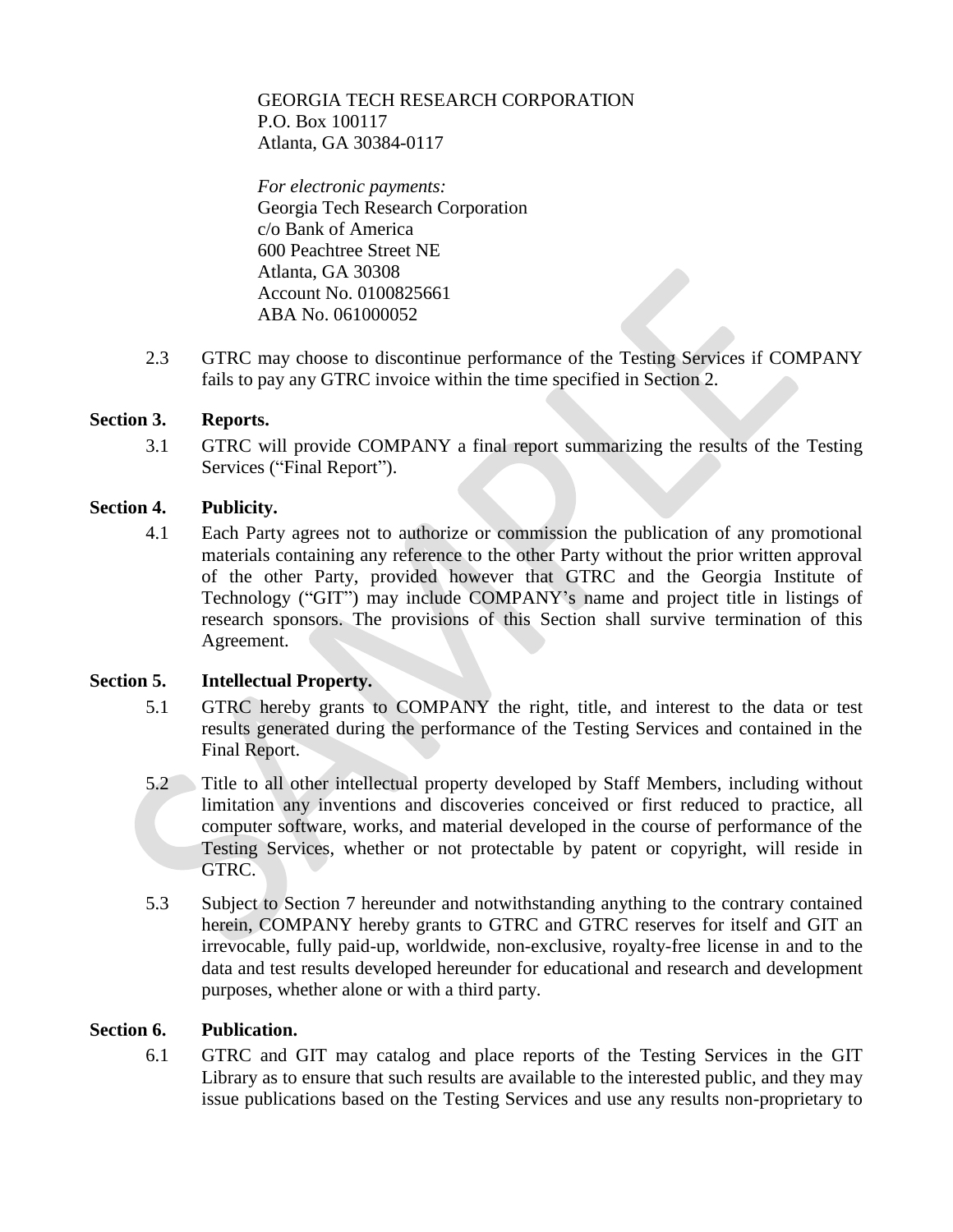COMPANY in their research and educational programs. GTRC will give COMPANY an opportunity for thirty (30) days prior to any proposed presentation or submission of any publication to review such publication or presentation and, if necessary, request GTRC to delete any reference to COMPANY's Proprietary Information included in the publication. Furthermore, COMPANY shall have the right to request a delay in publication for up to thirty (30) additional days, if necessary, to allow for filing of patents if such publication contains patentable subject matter The right of review COMPANY has under this Section shall terminate twelve (12) months from completion of the Testing Services. In no event shall any of COMPANY's proprietary information be included in any publication without written authorization from COMPANY.

## **Section 7. Proprietary Information and Confidentiality.**

- 7.1 In the course of performing the Testing Services, COMPANY may disclose to GTRC COMPANY Proprietary Information. "COMPANY Proprietary Information" means any data or information having commercial value which may include but not be limited to data, databases, product plans, strategies, forecasts, research procedures, marketing techniques and materials, customer names and other information related to customers, price-lists, pricing policies, and financial information which COMPANY considers sensitive and which is not generally known to the public.
- 7.2 GTRC agrees to hold in confidence and not disclose any and all COMPANY Proprietary Information received from COMPANY hereunder. The confidentiality obligations of GTRC shall extend for three (3) years from the Effective Date. Unless otherwise permitted by separate written agreement, GTRC shall use the COMPANY Proprietary Information only for and to the extent required to perform the Testing Services. GTRC shall only disclose the Proprietary Information to those Staff Members that have a legitimate business need for such information and only for and to the extent required to perform the Testing Services. Notwithstanding the foregoing, GTRC may disclose COMPANY Proprietary Information to GIT provided that GIT is obligated to GTRC under terms at least as restrictive as those contained in this Agreement not to disclose COMPANY Proprietary Information to any other third party.
- 7.3. Written information exchanged hereunder shall be clearly marked with an appropriate stamp or legend "Proprietary Information". Markings such as "In Confidence", "Proprietary", or "COMPANY Use Only" shall be sufficient. Non-written information exchanged hereunder shall only be considered Proprietary Information if, at the time of such disclosure, the Proprietary Information being disclosed is identified as proprietary and the COMPANY provides GTRC with a written notice that clearly identifies the nature and content of the disclosed information within thirty (30) days after such disclosure.
- 7.4 GTRC will not be liable to the COMPANY for the disclosure of Proprietary Information that:
	- a. is published or otherwise in the public domain through no fault of GTRC; or
	- b. can be demonstrated by GTRC to have been in its possession prior to receipt under this Agreement; or
	- c. is obtained by GTRC without restriction from a third party; or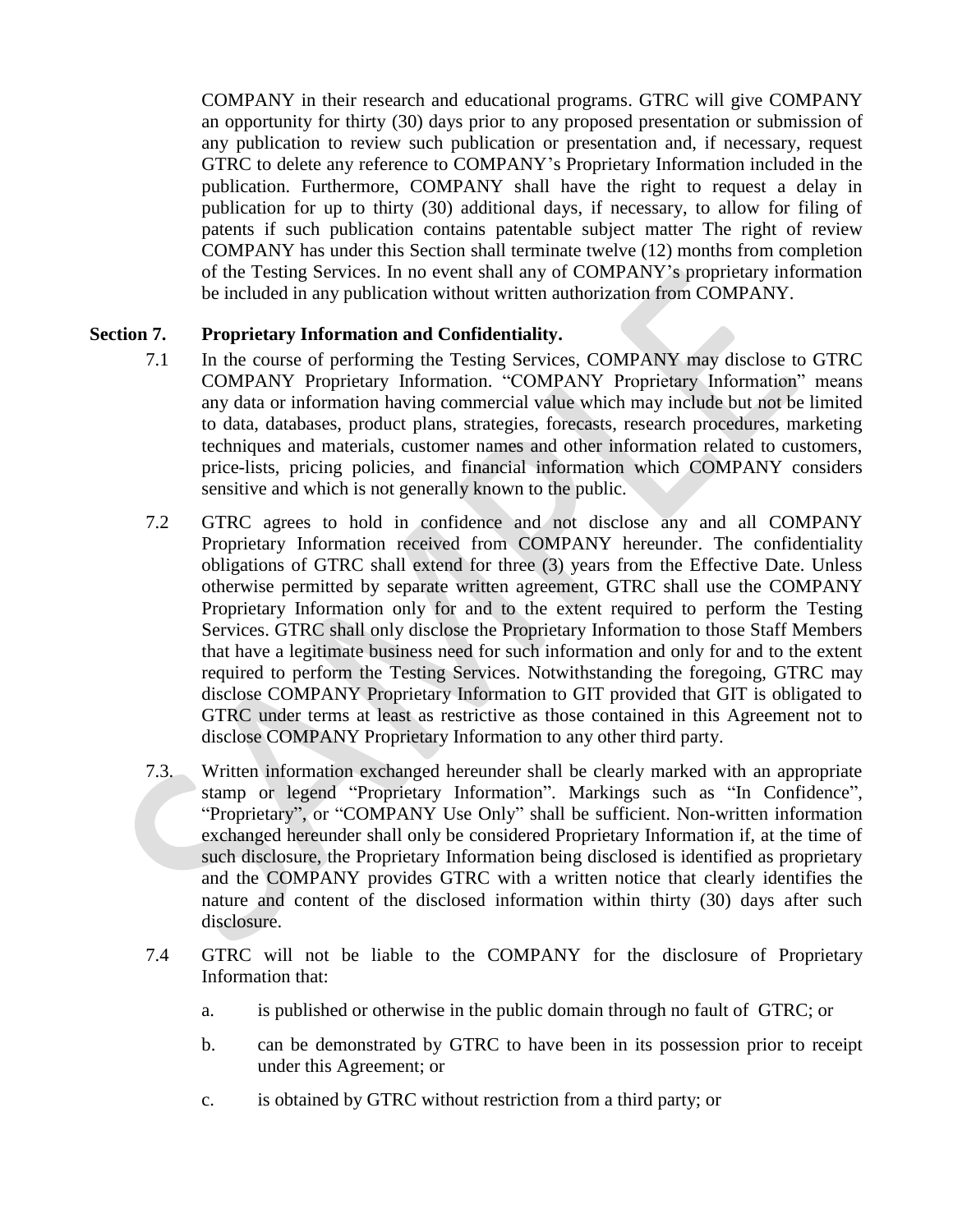- d. is independently developed by GTRC by individuals who have not had either direct or indirect access to such information; or
- e. is disclosed by GTRC to a third party with the written approval of the COMPANY without any restriction.
- 7.5 GTRC shall, at COMPANY's written request or upon expiration or upon termination of this Agreement, promptly return or destroy all materials and/or samples furnished under this Agreement, including all copies thereof. GTRC shall have the right to retain one (1) copy of such written information in its files for record purposes only.

## **Section 8. Disclaimer.**

8.1 GTRC AND GIT DISCLAIM ANY AND ALL WARRANTIES BOTH EXPRESS AND IMPLIED WITH RESPECT TO THE TESTING SERVICES TO BE PERFORMED HEREUNDER AND ANY DELIVERABLES (INCLUDING COPYRIGHTABLE DELIVERABLES) RESULTING THEREFROM, INCLUDING THEIR CONDITION, CONFORMITY TO ANY REPRESENTATION OR DESCRIPTION, THE EXISTENCE OF ANY LATENT OR PATENT DEFECTS THEREIN, THEIR MERCHANTABILITY OR FITNESS FOR A PARTICULAR USE OR PURPOSE, VALIDITY OF ANY INTELLECTUAL PROPERTY RIGHTS OR CLAIMS, OR NON-INFRINGEMENT OF ANY THIRD PARTY INTELLECTUAL PROPERTY RIGHTS.

## **Section 9. Limitation of Liability.**

9.1 The cumulative liability of GTRC to COMPANY for all claims, demands, or actions arising out of or relating to this Agreement, the Testing Services to be performed hereunder, and any deliverables resulting therefrom will not exceed the total amount paid to GTRC hereunder during the twelve (12) months immediately preceding such claim, demand, or action. Without limiting the foregoing, in no event shall GTRC be liable for any business expense; machine down time; loss of profits; any incidental, special, exemplary, or consequential damages; or any claims or demands brought against COMPANY or COMPANY's customers even if GTRC has been advised of the possibility of such claims and demands. The foregoing limitation of liability will survive any termination of this Agreement and will apply without regard to any other provision of this Agreement which may have been breached or have been proven ineffective.

#### **Section 10. Termination.**

- 10.1 Either Party may terminate this Agreement for any reason upon thirty (30) days' written notice to the other Party.
- 10.2 COMPANY will pay GTRC any costs which have accrued or been encumbered up to the actual date of termination under this Section and COMPANY will not be relieved of the obligation to pay those costs because of a termination under this Section.

## **Section 11. Export Control.**

11.1 COMPANY understands and agrees that any and all GTRC information provided or exchanged shall be in compliance with all applicable United States export control laws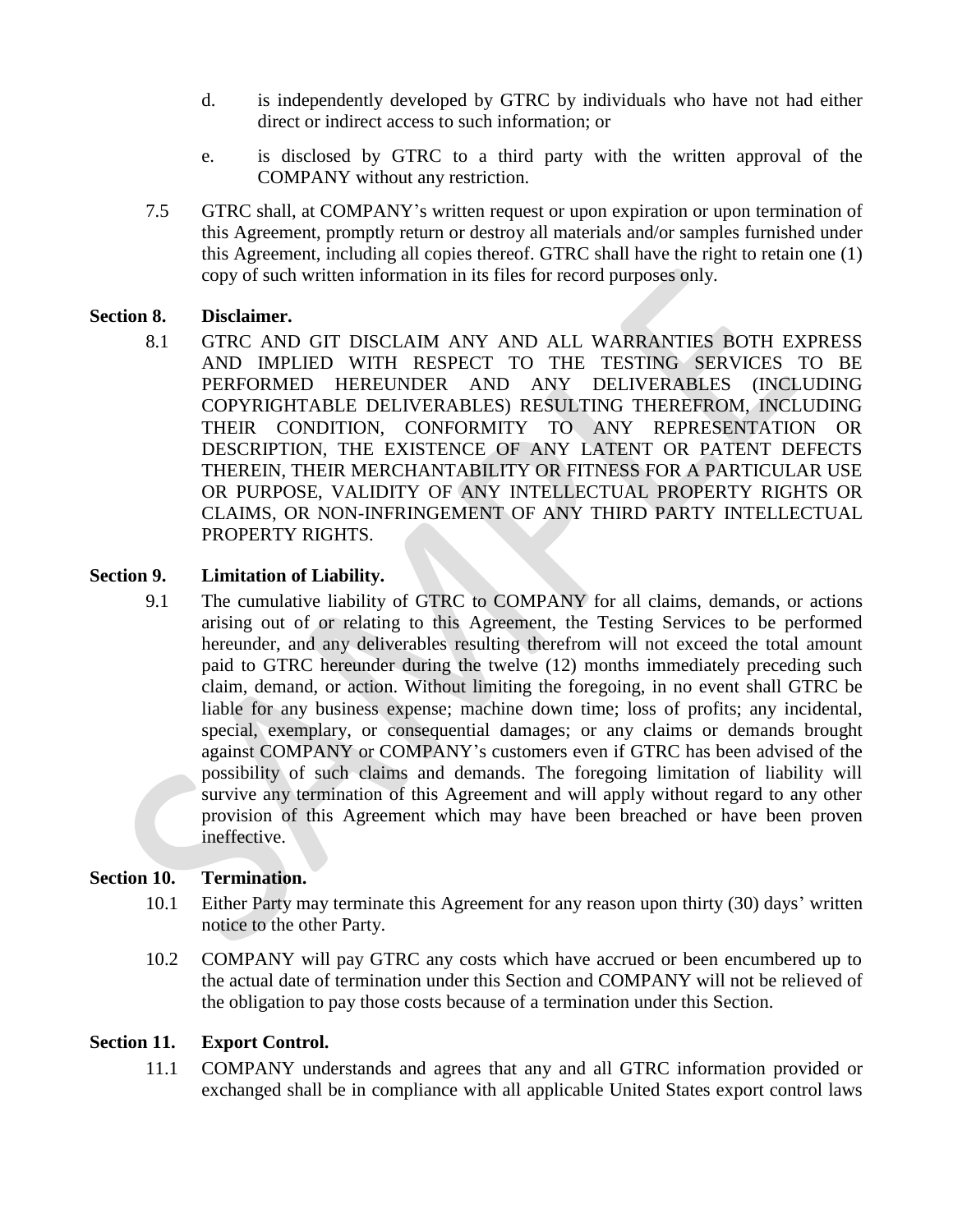(EAR/ITAR) including "deemed exports". The transfer of certain technical data and commodities may require a license from a government agency or written assurances by COMPANY that COMPANY will not re-export data or commodities to foreign countries without prior approval of the appropriate U.S. Government Agency. GTRC agrees to cooperate with COMPANY in securing any such license necessary in connection with this Agreement.

11.2 Deemed export means any release of technology to a foreign national within the United States. Technology is released for export when it is (i) made available to foreign nationals for visual inspection, (ii) exchanged orally, or (iii) made available by practice or application under the guidance of persons with knowledge of the technology. The obligations of this Section shall survive any expiration or termination of this Agreement.

#### **Section 12. Miscellaneous.**

12.1 All notices and other communication given under this Agreement will be effective five (5) days following deposit in the United States mail, postage prepaid, and addressed to the parties at their respective addresses set forth below unless by a previous notice a different person or address has been designated.

# **To GTRC for administrative matters: To COMPANY for administrative matters:**

| Office of Industry Engagement         |                                          |
|---------------------------------------|------------------------------------------|
| Georgia Tech Research Corporation     |                                          |
| 505 Tenth Street NW                   |                                          |
| Atlanta, GA 30332-0420                |                                          |
| Attention:                            |                                          |
| <b>Title: Associates</b>              |                                          |
| Telephone:                            |                                          |
| Fax: 404-894-6992                     |                                          |
| E-mail:                               |                                          |
|                                       |                                          |
|                                       |                                          |
| <b>To GTRC for technical matters:</b> | <b>To COMPANY for technical matters:</b> |
| Georgia Institute of Technology       |                                          |
|                                       |                                          |
| Atlanta, Georgia 30332-               |                                          |
| Attn:                                 |                                          |
| Title: Project Director               |                                          |
| — 1 1                                 |                                          |

Telephone:

Fax: The contract of the contract of the contract of the contract of the contract of the contract of the contract of the contract of the contract of the contract of the contract of the contract of the contract of the contr

E-mail: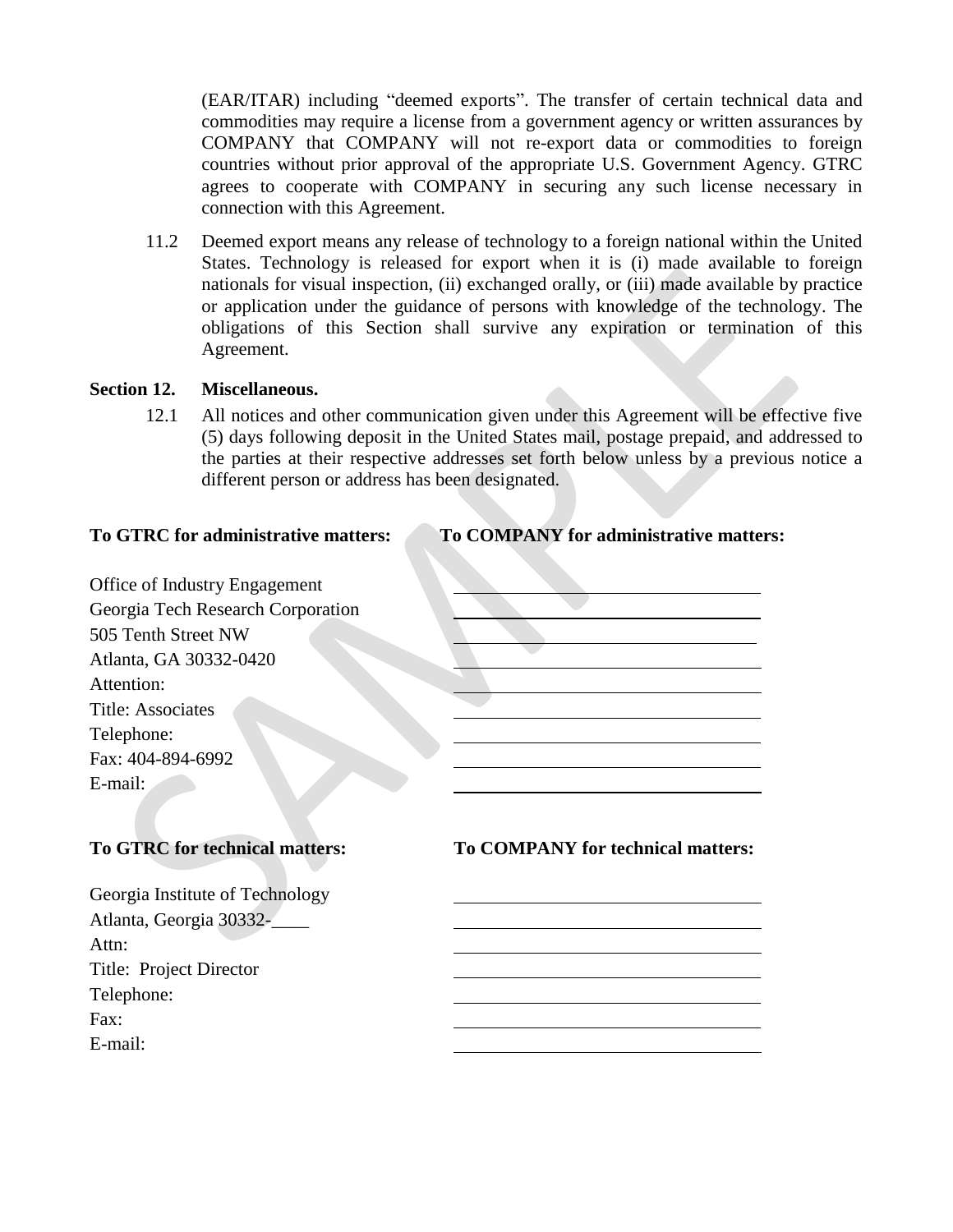- 12.2 GTRC and COMPANY are and will remain independent contractors and nothing herein will be construed to create a partnership, agency, or joint venture between the Parties for federal and state law purposes. Each Party will be responsible for wages, hours, and conditions of employment of its respective personnel during the term of, and under, this Agreement.
- 12.3 All questions concerning the validity, operation, interpretation, and construction of this Agreement will be governed by and determined in accordance with the laws of the State of Georgia.
- 12.4 The Parties irrevocably and exclusively submit to the jurisdiction of the state and federal courts of or for the State of Georgia, including the related appellate courts, in any such action or proceeding and waive any rights to a jury trial. Personal jurisdiction over the Parties may be obtained by the mailing (postage prepaid) of a summons or similar legal document to the Party's address for notices under this Agreement.
- 12.5 No waiver by either Party of any breach of any provision hereof will constitute a waiver of any other breach of that provision or of any other provision hereof.
- 12.6 This Agreement sets forth the entire agreement and understanding between GTRC and COMPANY and merges all prior discussions between the Parties pertaining to the subject matter hereof; and neither Party will be bound by any conditions, definitions, warranties, understandings, or representations with respect to the subject matter hereof except as expressly provided herein or in writing. This Agreement may not be modified or altered except by a written document executed by authorized representatives of both Parties. No provision contained in any standard form document issued by COMPANY, including but not limited to any purchase order or confirmation order, will be applicable, even if signed by the Parties, unless the Parties also execute a separate document expressly modifying this Agreement to include such provisions.

IN WITNESS WHEREOF, this Agreement has been duly executed by our duly authorized representatives on the day and year set forth below.

| <b>Georgia Tech Research Corporation</b>                                                                                                                                                                                       | <b>COMPANY</b> |  |
|--------------------------------------------------------------------------------------------------------------------------------------------------------------------------------------------------------------------------------|----------------|--|
| By: North Communication of the Communication of the Communication of the Communication of the Communication of the Communication of the Communication of the Communication of the Communication of the Communication of the Co |                |  |
| Typed Name:                                                                                                                                                                                                                    |                |  |
| Title:                                                                                                                                                                                                                         |                |  |
|                                                                                                                                                                                                                                |                |  |
|                                                                                                                                                                                                                                |                |  |
|                                                                                                                                                                                                                                |                |  |
|                                                                                                                                                                                                                                |                |  |
|                                                                                                                                                                                                                                |                |  |
|                                                                                                                                                                                                                                |                |  |